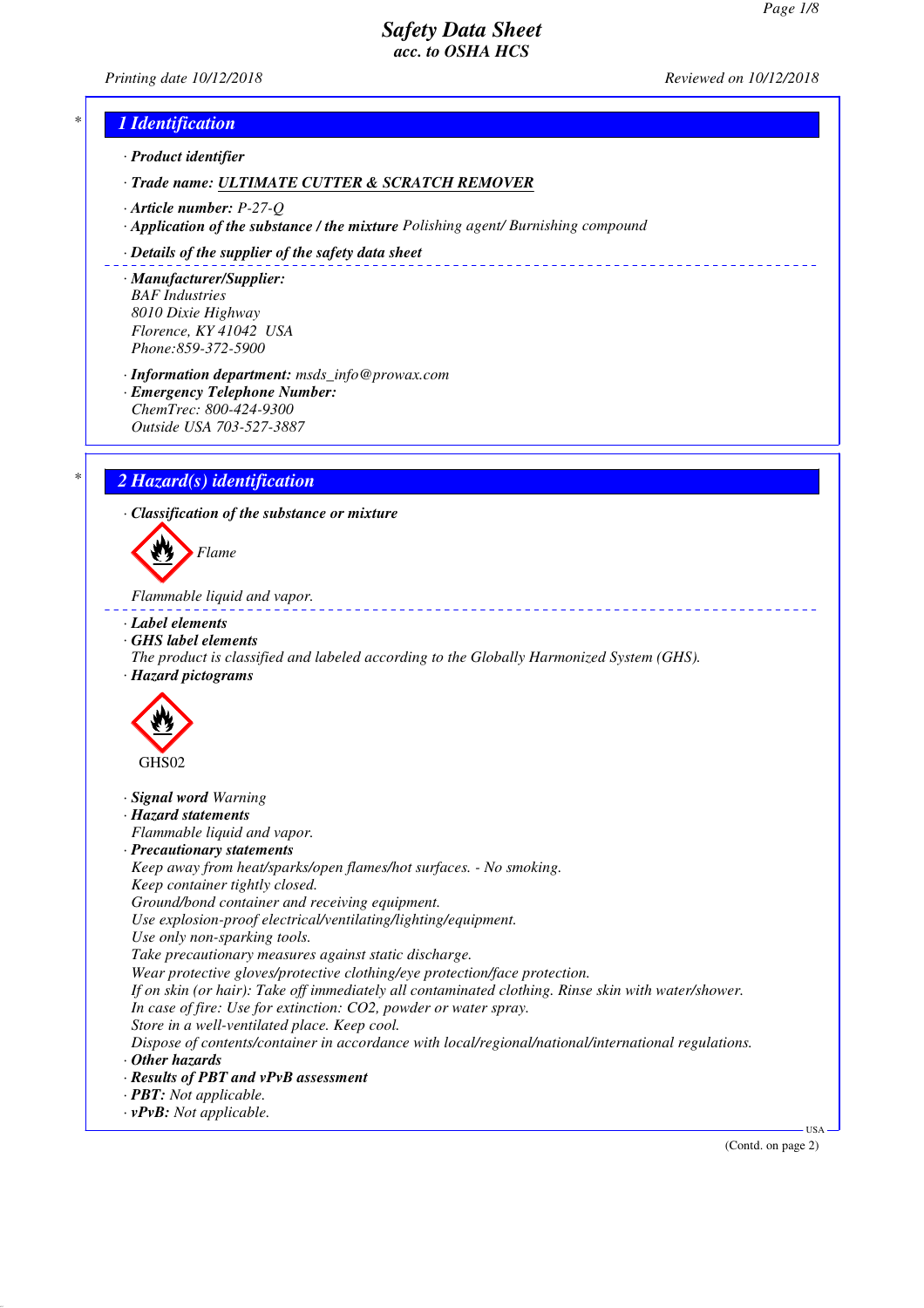*Printing date 10/12/2018 Reviewed on 10/12/2018*

#### *Trade name: ULTIMATE CUTTER & SCRATCH REMOVER*

(Contd. of page 1)

### *\* 3 Composition/information on ingredients*

#### *· Chemical characterization: Mixtures*

*· Description: Mixture of the substances listed below with nonhazardous additions.*

## *· Dangerous components:*

| $64742-47-8$ Distillates (petroleum), hydrotreated light | $10-25\%$    |
|----------------------------------------------------------|--------------|
| 64742-88-7 medium aliphatic hydrocarbon                  | 2.5-10%      |
| 112926-00-8 Precipitated silica (Silica-Amorphous)       | 2.5-10\%     |
| $102-71-6$ Triethanolamine                               | $\leq 2.5\%$ |

#### *\* 4 First-aid measures*

*· Description of first aid measures*

- *· General information: Immediately remove any clothing soiled by the product.*
- *· After inhalation: Supply fresh air; consult doctor in case of complaints.*
- *· After skin contact: Immediately rinse with water.*
- *· After eye contact: Rinse opened eye for several minutes under running water.*
- *· After swallowing: If symptoms persist consult doctor.*
- *· Information for doctor:*
- *· Most important symptoms and effects, both acute and delayed No further relevant information available.*
- *· Indication of any immediate medical attention and special treatment needed*
- *No further relevant information available.*

#### *\* 5 Fire-fighting measures*

#### *· Extinguishing media*

*· Suitable extinguishing agents:*

*CO2, extinguishing powder or water spray. Fight larger fires with water spray or alcohol resistant foam. · Special hazards arising from the substance or mixture No further relevant information available.*

- *· Advice for firefighters*
- *· Protective equipment: No special measures required.*

#### *\* 6 Accidental release measures*

*· Personal precautions, protective equipment and emergency procedures*

*Wear protective equipment. Keep unprotected persons away.*

- *· Environmental precautions: Dilute with plenty of water.*
- *Do not allow to enter sewers/ surface or ground water.*
- 
- *· Methods and material for containment and cleaning up: Absorb with liquid-binding material (sand, diatomite, acid binders, universal binders, sawdust).*
- *Dispose contaminated material as waste according to item 13.*
- *Ensure adequate ventilation.*
- *· Reference to other sections*
- *See Section 7 for information on safe handling.*
- *See Section 8 for information on personal protection equipment.*

*See Section 13 for disposal information.*

### *\* 7 Handling and storage*

#### *· Handling:*

*· Precautions for safe handling No special precautions are necessary if used correctly.*

(Contd. on page 3)

USA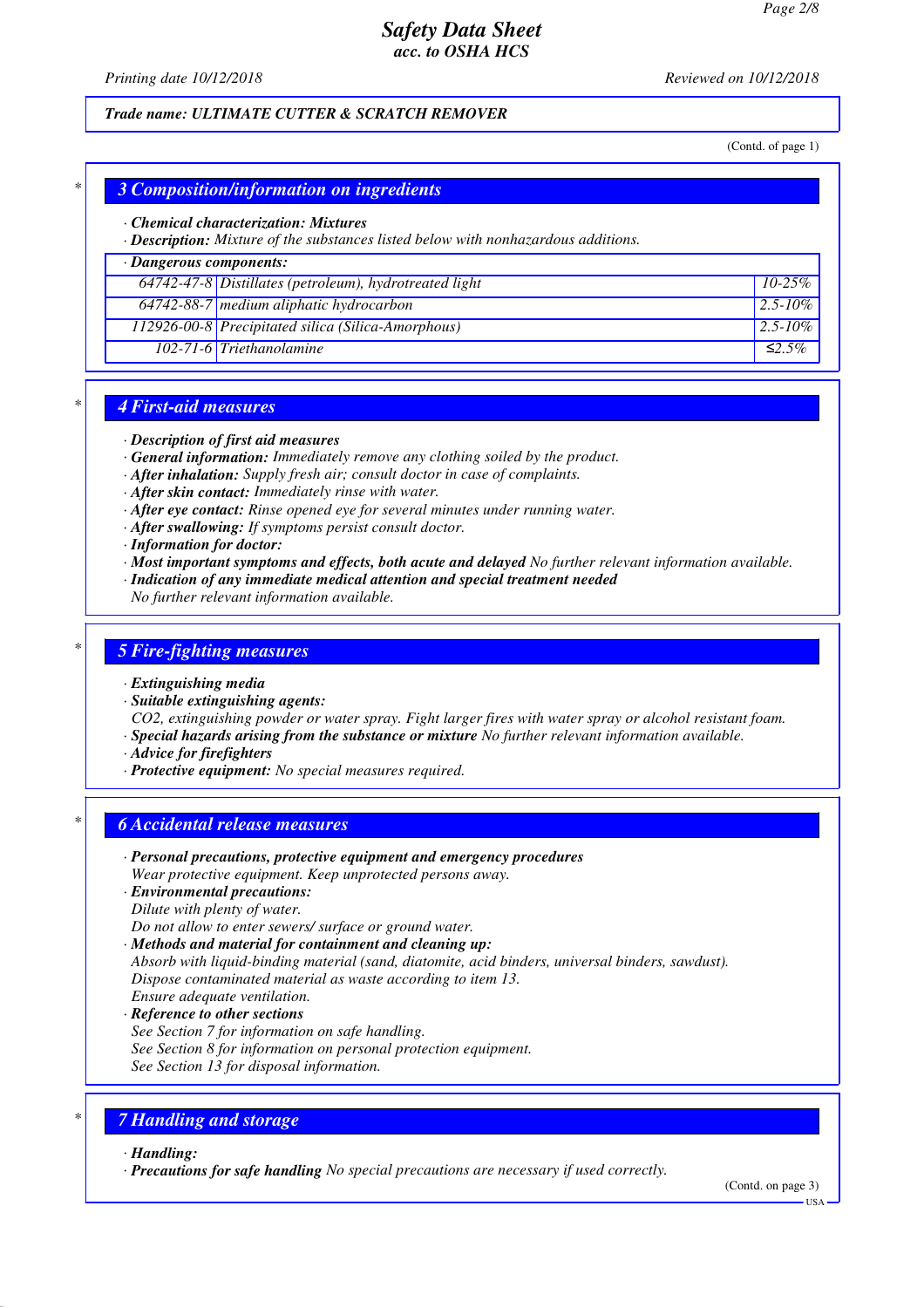*Printing date 10/12/2018 Reviewed on 10/12/2018*

#### *Trade name: ULTIMATE CUTTER & SCRATCH REMOVER*

(Contd. of page 2)

- *· Information about protection against explosions and fires: Keep ignition sources away - Do not smoke. Protect against electrostatic charges.*
- *· Conditions for safe storage, including any incompatibilities*
- *· Storage:*
- *· Requirements to be met by storerooms and receptacles: No special requirements.*
- *· Information about storage in one common storage facility: Not required.*
- *· Further information about storage conditions: Keep receptacle tightly sealed.*
- *· Specific end use(s) No further relevant information available.*

*\* 8 Exposure controls/personal protection*

*· Additional information about design of technical systems: No further data; see item 7.*

*· Control parameters*

- *· Components with limit values that require monitoring at the workplace:*
- *The following constituents are the only constituents of the product which have a PEL, TLV or other recommended exposure limit.*

*At this time, the other constituents have no known exposure limits.*

*112926-00-8 Precipitated silica (Silica-Amorphous)*

*PEL 20mppcf or 80mg/m3 /%SiO2*

- *REL Long-term value: 6 mg/m³*
	- *See Pocket Guide App. C*

*TLV TLV withdrawn*

#### *102-71-6 Triethanolamine*

*TLV Long-term value: 5 mg/m³*

*· Additional information: The lists that were valid during the creation were used as basis.*

- *· Exposure controls*
- *· Personal protective equipment:*
- *· General protective and hygienic measures:*

*Immediately remove all soiled and contaminated clothing.*

- *Wash hands before breaks and at the end of work.*
- *· Breathing equipment: Use suitable respiratory protective device in case of insufficient ventilation.*
- *· Protection of hands:*



*Protective gloves*

*The glove material has to be impermeable and resistant to the product/ the substance/ the preparation. Due to missing tests no recommendation to the glove material can be given for the product/ the preparation/ the chemical mixture.*

*Selection of the glove material on consideration of the penetration times, rates of diffusion and the degradation*

*· Material of gloves*

*The selection of the suitable gloves does not only depend on the material, but also on further marks of quality and varies from manufacturer to manufacturer. As the product is a preparation of several substances, the resistance of the glove material can not be calculated in advance and has therefore to be checked prior to the application.*

*· Penetration time of glove material*

*The exact break through time has to be found out by the manufacturer of the protective gloves and has to be observed.*

(Contd. on page 4)

 $-11S_A$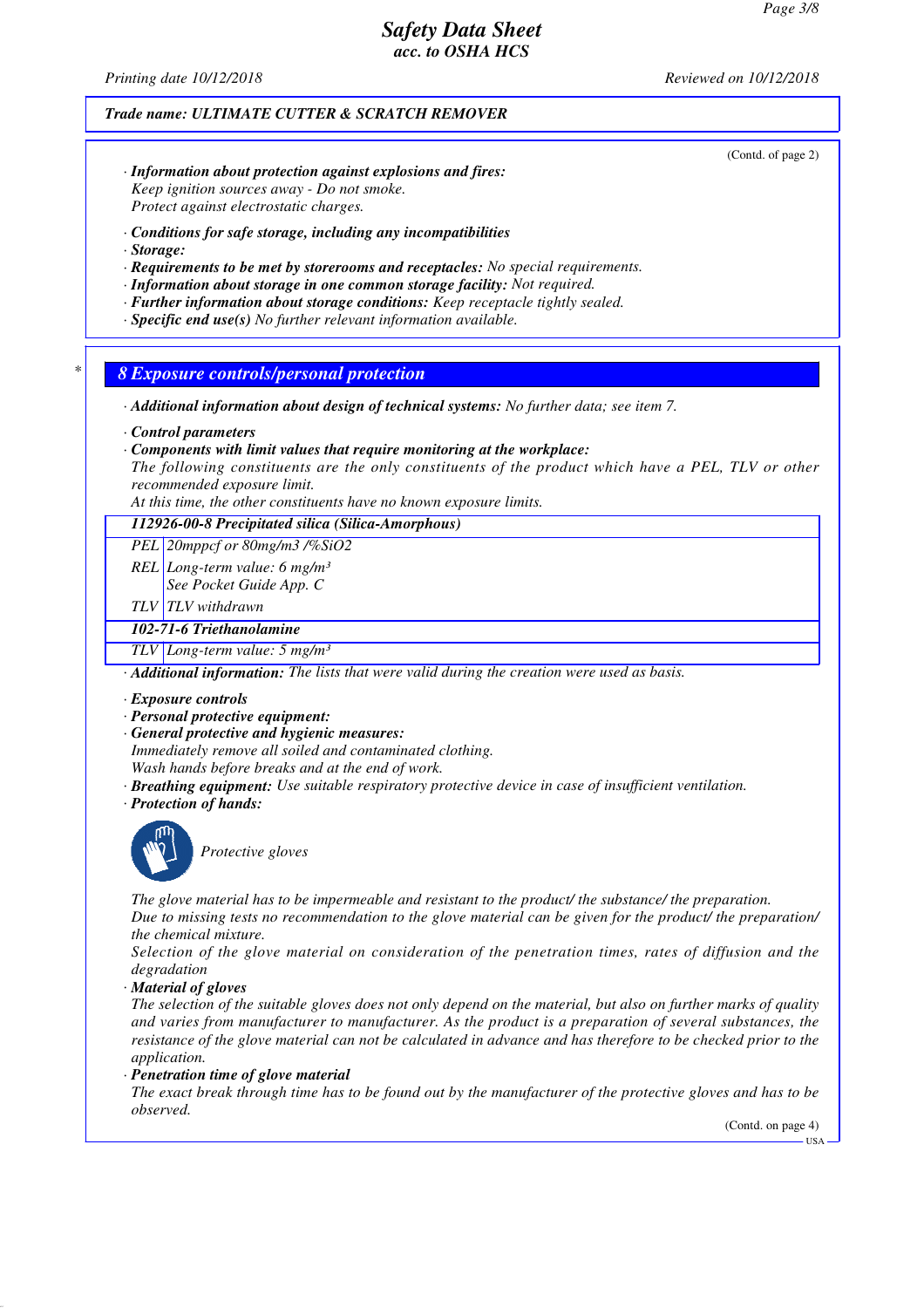(Contd. of page 3)

# *Safety Data Sheet acc. to OSHA HCS*

*Printing date 10/12/2018 Reviewed on 10/12/2018*

# *Trade name: ULTIMATE CUTTER & SCRATCH REMOVER*

*· Eye protection:*



*Tightly sealed goggles*

# *\* 9 Physical and chemical properties*

| <b>General Information</b><br>$\cdot$ Appearance:<br>Form:<br>Liquid<br>Color:<br>Whitish<br>Solvent-like<br>$\cdot$ Odor:<br>Not determined.<br>· Odor threshold:<br>9.1<br>$\cdot$ pH-value at 20 $\degree$ C (68 $\degree$ F):<br>$\cdot$ Change in condition<br><b>Melting point/Melting range:</b><br>Undetermined.<br>60 °C (140 °F)<br><b>Boiling point/Boiling range:</b><br>42 °C (107.6 °F) |
|-------------------------------------------------------------------------------------------------------------------------------------------------------------------------------------------------------------------------------------------------------------------------------------------------------------------------------------------------------------------------------------------------------|
|                                                                                                                                                                                                                                                                                                                                                                                                       |
|                                                                                                                                                                                                                                                                                                                                                                                                       |
|                                                                                                                                                                                                                                                                                                                                                                                                       |
|                                                                                                                                                                                                                                                                                                                                                                                                       |
|                                                                                                                                                                                                                                                                                                                                                                                                       |
|                                                                                                                                                                                                                                                                                                                                                                                                       |
|                                                                                                                                                                                                                                                                                                                                                                                                       |
|                                                                                                                                                                                                                                                                                                                                                                                                       |
|                                                                                                                                                                                                                                                                                                                                                                                                       |
|                                                                                                                                                                                                                                                                                                                                                                                                       |
| · Flash point:                                                                                                                                                                                                                                                                                                                                                                                        |
| Not applicable.<br>· Flammability (solid, gaseous):                                                                                                                                                                                                                                                                                                                                                   |
| 210 °C (410 °F)<br>· Ignition temperature:                                                                                                                                                                                                                                                                                                                                                            |
| Not determined.<br>· Decomposition temperature:                                                                                                                                                                                                                                                                                                                                                       |
| Product is not selfigniting.<br>· Auto igniting:                                                                                                                                                                                                                                                                                                                                                      |
| · Danger of explosion:<br>Product is not explosive. However, formation of explosive air/vapor<br>mixtures are possible.                                                                                                                                                                                                                                                                               |
| · Explosion limits:                                                                                                                                                                                                                                                                                                                                                                                   |
| $0.8$ Vol $%$<br>Lower:                                                                                                                                                                                                                                                                                                                                                                               |
| 6 Vol %<br><b>Upper:</b>                                                                                                                                                                                                                                                                                                                                                                              |
| $\cdot$ Vapor pressure at 20 °C (68 °F):<br>23 hPa (17.3 mm Hg)                                                                                                                                                                                                                                                                                                                                       |
| $1.1503$ g/cm <sup>3</sup> (9.5993 lbs/gal)<br>$\cdot$ Density at 20 °C (68 °F):                                                                                                                                                                                                                                                                                                                      |
| Not determined.<br>· Relative density                                                                                                                                                                                                                                                                                                                                                                 |
| Not determined.<br>· Vapor density                                                                                                                                                                                                                                                                                                                                                                    |
| $\cdot$ Evaporation rate<br>Not determined.                                                                                                                                                                                                                                                                                                                                                           |
| · Solubility in / Miscibility with                                                                                                                                                                                                                                                                                                                                                                    |
| Water:<br>Fully miscible.                                                                                                                                                                                                                                                                                                                                                                             |
|                                                                                                                                                                                                                                                                                                                                                                                                       |
| · Partition coefficient (n-octanol/water): Not determined.                                                                                                                                                                                                                                                                                                                                            |
| · Viscosity:                                                                                                                                                                                                                                                                                                                                                                                          |
| Dynamic at 20 °C (68 °F):<br>13,000 mPas                                                                                                                                                                                                                                                                                                                                                              |
| Kinematic:<br>Not determined.                                                                                                                                                                                                                                                                                                                                                                         |
| · Solvent content:                                                                                                                                                                                                                                                                                                                                                                                    |
| 24.6 %<br><b>Organic solvents:</b>                                                                                                                                                                                                                                                                                                                                                                    |
| 36.1%<br>Water:                                                                                                                                                                                                                                                                                                                                                                                       |
| <b>VOC</b> content:<br>11.40 %                                                                                                                                                                                                                                                                                                                                                                        |
| 39.8%<br>Solids content:                                                                                                                                                                                                                                                                                                                                                                              |
| No further relevant information available.<br>$\cdot$ Other information                                                                                                                                                                                                                                                                                                                               |
|                                                                                                                                                                                                                                                                                                                                                                                                       |

(Contd. on page 5)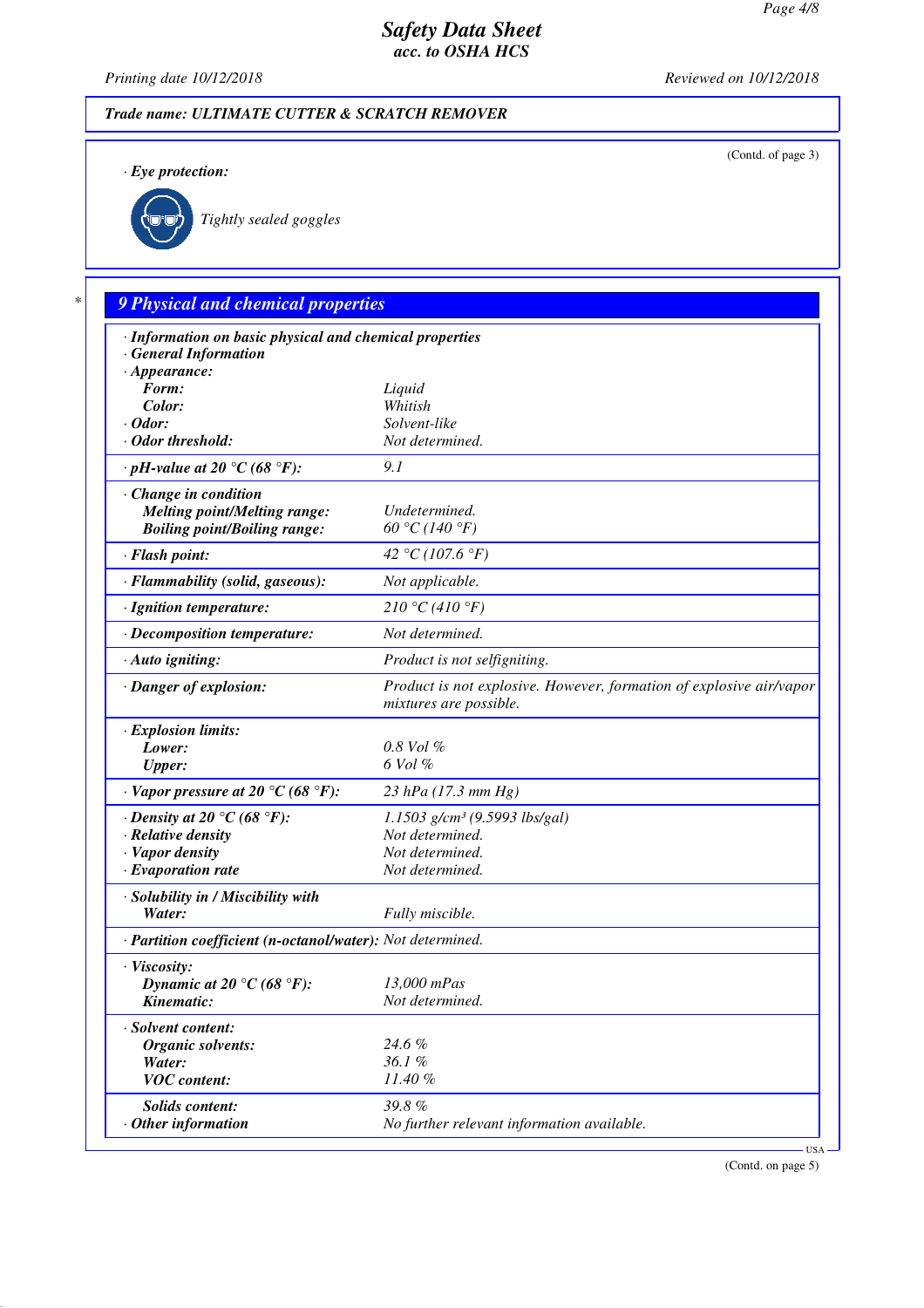*Printing date 10/12/2018 Reviewed on 10/12/2018*

#### *Trade name: ULTIMATE CUTTER & SCRATCH REMOVER*

(Contd. of page 4)

### *\* 10 Stability and reactivity*

*· Reactivity No further relevant information available.*

*· Chemical stability*

- *· Thermal decomposition / conditions to be avoided: No decomposition if used according to specifications.*
- *· Possibility of hazardous reactions No dangerous reactions known.*
- *· Conditions to avoid No further relevant information available.*
- *· Incompatible materials: No further relevant information available.*
- *· Hazardous decomposition products: No dangerous decomposition products known.*

#### *\* 11 Toxicological information*

- *· Information on toxicological effects*
- *· Acute toxicity:*
- *· LD/LC50 values that are relevant for classification:*

*64742-88-7 medium aliphatic hydrocarbon*

*Oral LD50 >6,500 mg/kg (rat)*

*Dermal LD50 >3,000 mg/kg (rab) Inhalative LC50/4 h >14 mg/l (rat)*

*· Primary irritant effect:*

- *· on the skin: No irritant effect.*
- *· on the eye: No irritating effect.*
- *· Sensitization: No sensitizing effects known.*
- *· Additional toxicological information:*

#### *· Carcinogenic categories*

*· IARC (International Agency for Research on Cancer)*

*112926-00-8 Precipitated silica (Silica-Amorphous) 3* 

*102-71-6 Triethanolamine 3* 

#### *· NTP (National Toxicology Program)*

*None of the ingredients is listed.*

#### *· OSHA-Ca (Occupational Safety & Health Administration)*

*None of the ingredients is listed.*

## *\* 12 Ecological information*

- *· Toxicity*
- *· Aquatic toxicity: No further relevant information available.*
- *· Persistence and degradability No further relevant information available.*
- *· Behavior in environmental systems:*
- *· Bioaccumulative potential No further relevant information available.*
- *· Mobility in soil No further relevant information available.*
- *· Additional ecological information:*
- *· General notes:*
- *Water hazard class 1 (Self-assessment): slightly hazardous for water*

*Do not allow undiluted product or large quantities of it to reach ground water, water course or sewage system.*

- *· Results of PBT and vPvB assessment*
- *· PBT: Not applicable.*
- *· vPvB: Not applicable.*
- *· Other adverse effects No further relevant information available.*

(Contd. on page 6)

USA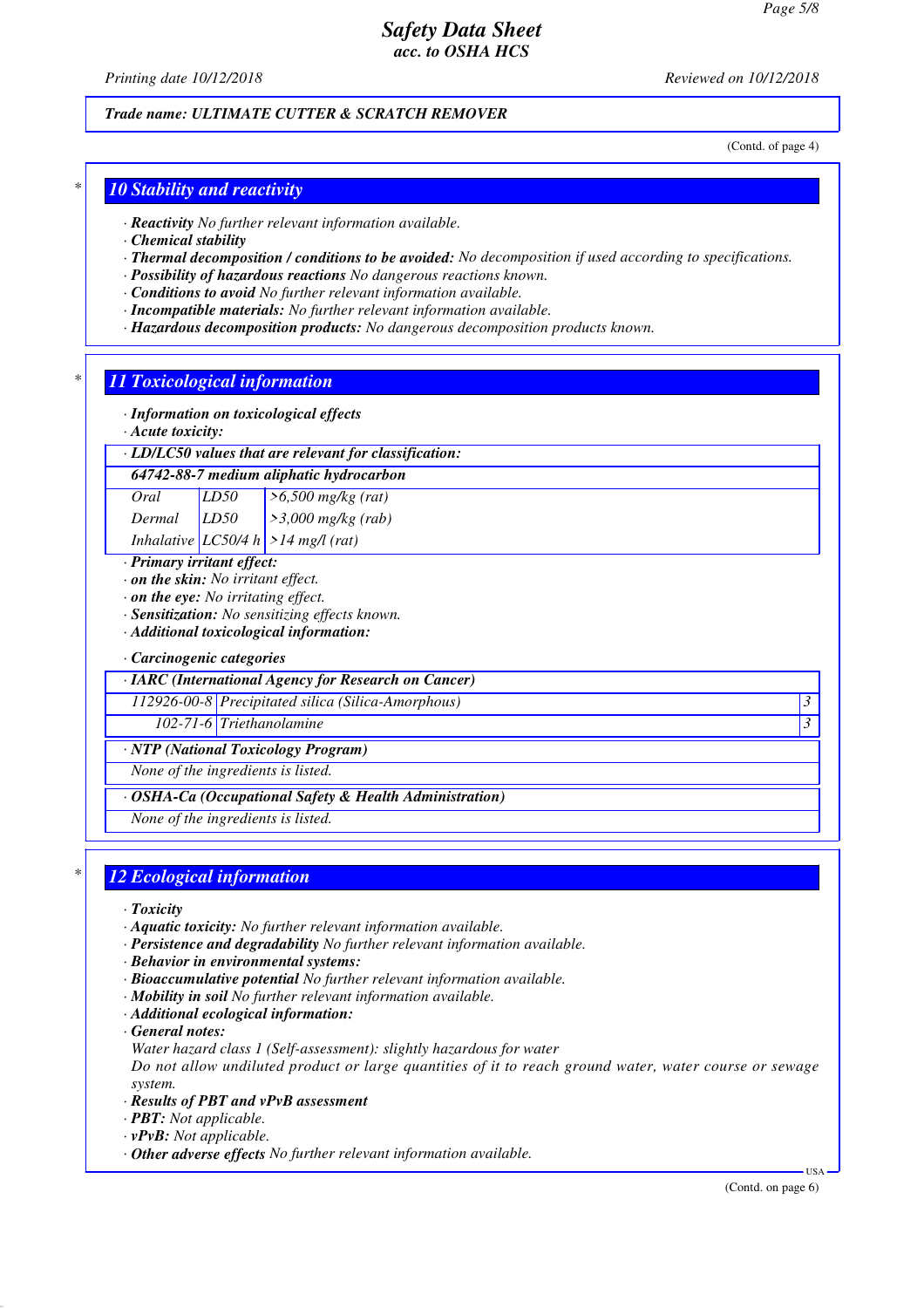*Printing date 10/12/2018 Reviewed on 10/12/2018*

## *Trade name: ULTIMATE CUTTER & SCRATCH REMOVER*

(Contd. of page 5)

# *\* 13 Disposal considerations*

*· Waste treatment methods*

*· Recommendation:*

*Must not be disposed of together with household garbage. Do not allow product to reach sewage system.*

- *· Uncleaned packagings:*
- *· Recommendation: Disposal must be made according to official regulations.*
- *· Recommended cleansing agent: Water, if necessary with cleansing agents.*

| $\cdot$ UN-Number<br>$\cdot$ DOT             | NA1993                                                  |
|----------------------------------------------|---------------------------------------------------------|
| · ADR, IMDG, IATA                            | <b>UN1993</b>                                           |
| $\cdot$ ADN                                  | Void                                                    |
|                                              |                                                         |
| · UN proper shipping name<br>$\cdot$ DOT     | COMBUSTIBLE LIQUID, N.O.S (medium aliphatic             |
|                                              | hydrocarbon)                                            |
| $\cdot$ ADR                                  | 1993 Flammable liquids, n.o.s.                          |
| $\cdot$ ADN                                  | Void                                                    |
| $\cdot$ IMDG                                 | FLAMMABLE LIQUID, N.O.S.                                |
| $\cdot$ IATA                                 | FLAMMABLE LIQUID, N.O.S. (medium aliphatic hydrocarbon) |
| · Transport hazard class(es)                 |                                                         |
| $\cdot$ DOT                                  |                                                         |
|                                              |                                                         |
|                                              |                                                         |
|                                              |                                                         |
|                                              |                                                         |
| · Class                                      | 3 Combustible liquids                                   |
| · Label                                      | 3                                                       |
| · ADR, ADN, IMDG                             |                                                         |
| · Class                                      | Void                                                    |
| $\cdot$ IATA                                 |                                                         |
|                                              |                                                         |
|                                              |                                                         |
|                                              |                                                         |
|                                              |                                                         |
| · Class                                      | 3 Flammable liquids                                     |
| · Label                                      | 3                                                       |
| · Packing group                              |                                                         |
| $\cdot$ DOT, IATA                            | III                                                     |
| $\cdot$ ADR, IMDG                            | Void                                                    |
| · Environmental hazards:                     |                                                         |
| $\cdot$ Marine pollutant:                    | N <sub>O</sub>                                          |
| · Special precautions for user               | Not applicable.                                         |
| · EMS Number:                                | $F-E,S-E$                                               |
| · Transport in bulk according to Annex II of |                                                         |
|                                              |                                                         |

USA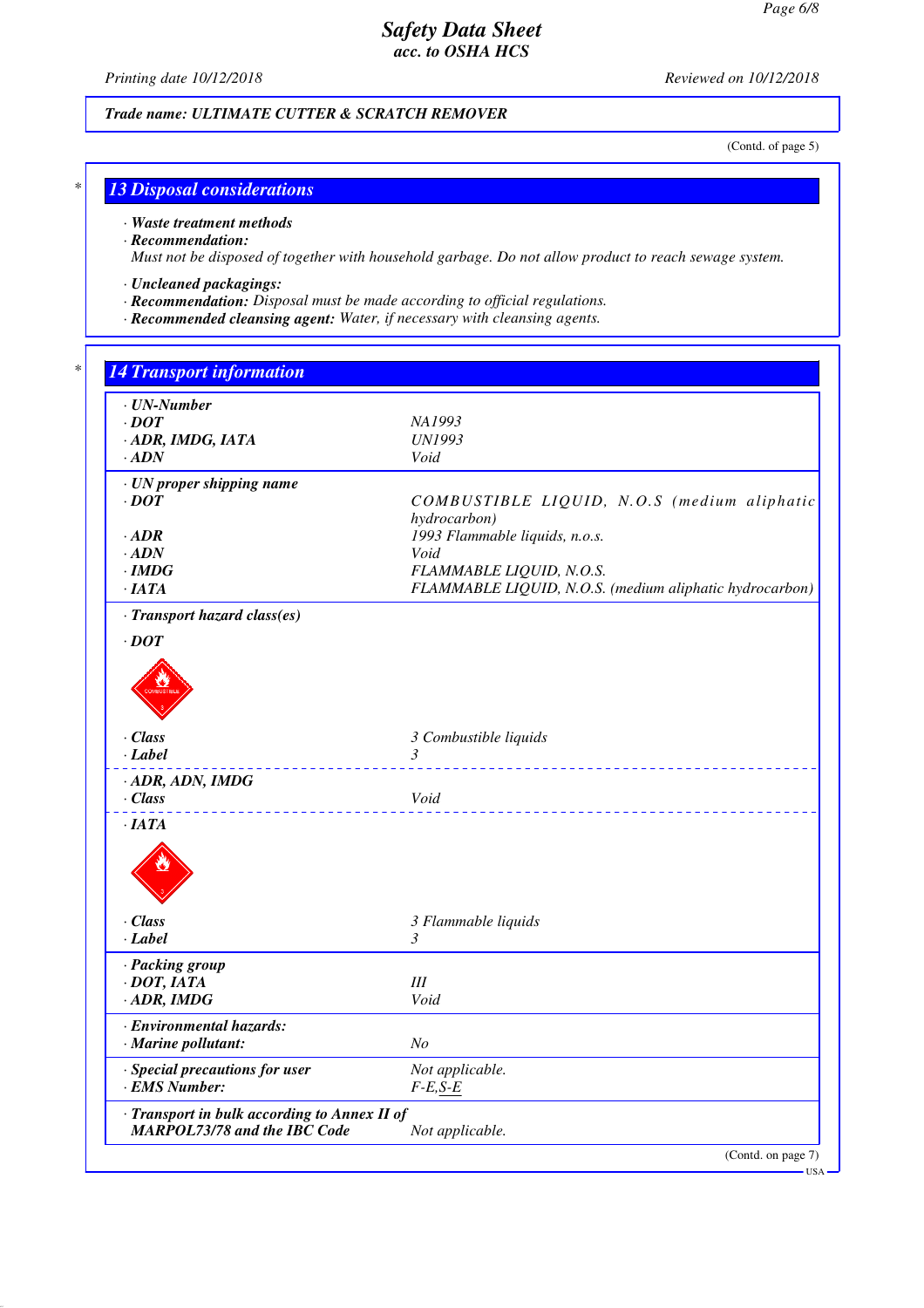*Printing date 10/12/2018 Reviewed on 10/12/2018*

### *Trade name: ULTIMATE CUTTER & SCRATCH REMOVER*

|                                             |                                                                   | (Contd. of page $6$ ) |
|---------------------------------------------|-------------------------------------------------------------------|-----------------------|
| · Transport/Additional information:         |                                                                   |                       |
| $\cdot$ DOT<br>$\cdot$ Quantity limitations | On passenger aircraft/rail: 60 L<br>On cargo aircraft only: 220 L |                       |
| · UN "Model Regulation":                    | Void                                                              |                       |
|                                             |                                                                   |                       |

# *\* 15 Regulatory information*

*· Safety, health and environmental regulations/legislation specific for the substance or mixture · Sara*

*· Section 355 (extremely hazardous substances):*

*None of the ingredients is listed.*

*· Section 313 (Specific toxic chemical listings):*

*1344-28-1 aluminium oxide*

*52-51-7 bronopol (INN)*

*· TSCA (Toxic Substances Control Act) All ingredients are listed*

*· TSCA new (21st Century Act) (Substances not listed)*

*112926-00-8 Precipitated silica (Silica-Amorphous)*

*· Proposition 65*

*· Chemicals known to cause cancer:*

*None of the ingredients is listed.*

*· Chemicals known to cause reproductive toxicity for females:*

*None of the ingredients is listed.*

*· Chemicals known to cause reproductive toxicity for males:*

*None of the ingredients is listed.*

*· Chemicals known to cause developmental toxicity:*

*None of the ingredients is listed.*

#### *· Carcinogenic categories*

*· EPA (Environmental Protection Agency)*

*None of the ingredients is listed.*

*· TLV (Threshold Limit Value established by ACGIH)*

*1344-28-1 aluminium oxide A4*

*· NIOSH-Ca (National Institute for Occupational Safety and Health)*

*None of the ingredients is listed.*

*· GHS label elements*

*The product is classified and labeled according to the Globally Harmonized System (GHS). · Hazard pictograms*



*· Signal word Warning*

*· Hazard statements*

*Flammable liquid and vapor.*

*· Precautionary statements*

*Keep away from heat/sparks/open flames/hot surfaces. - No smoking.*

(Contd. on page 8)

USA